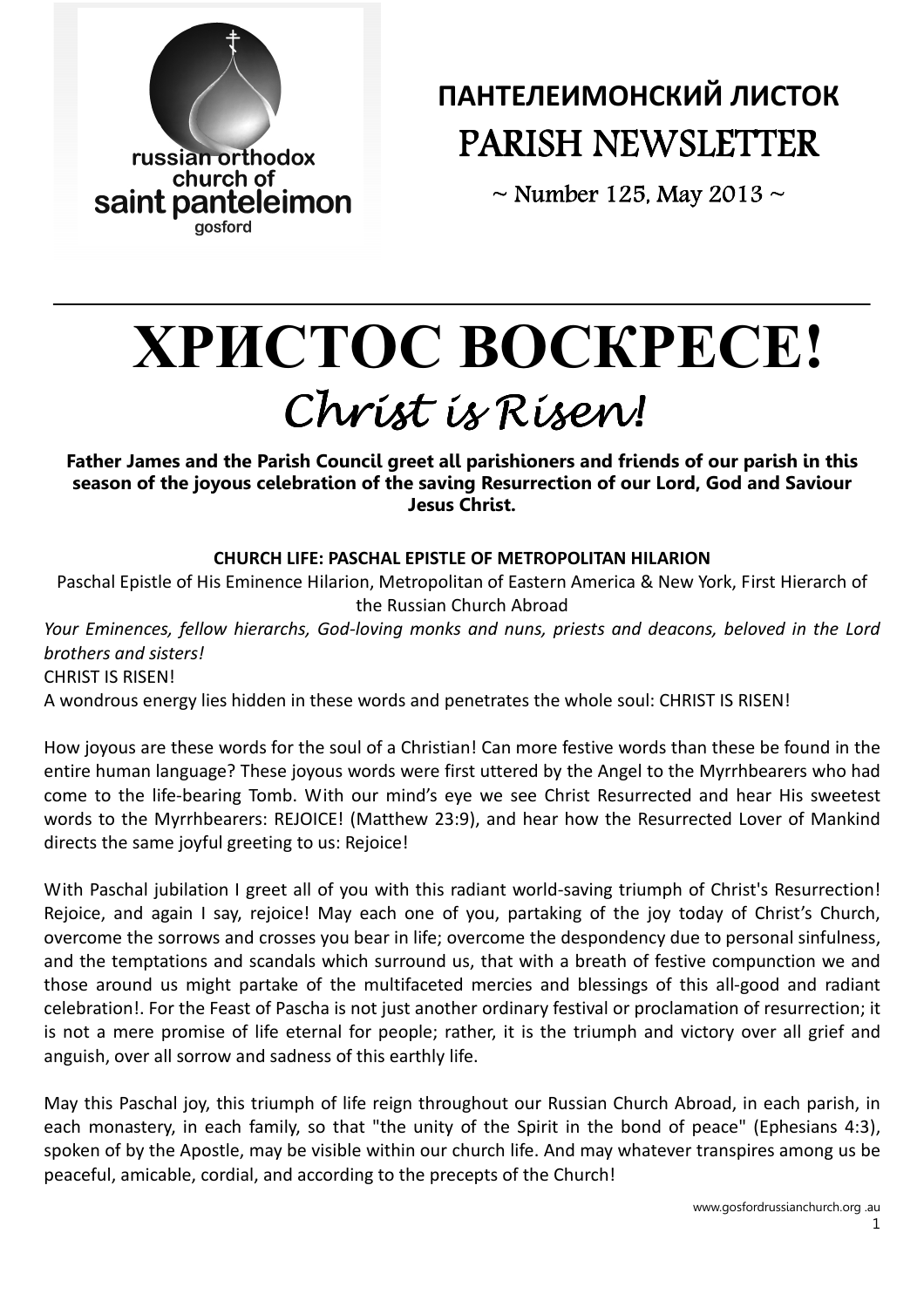As St. John of Kronstadt expresses in his writings: "May our joy of the Resurrection be rational, deep, holy, and dynamic. May it move us to greater love of the Resurrected One, to a life of holiness and mutual love." Amen.

With Paschal joy in the Resurrected Christ and asking your prayers, +HILARION Metropolitan of Eastern America & New York First Hierarch of the Russian Church Abroad.

## Пасхальное послание Высокопреосвященнейшего Илариона, митрополита Восточно-Американского, Первоиерарха Русской Зарубежной Церкви

Преосвященные собратья-архипастыри, боголюбивые иноки и инокини, дорогие о Господе отцы, братья и сестры! ХРИСТОС ВОСКРЕСЕ!

Какая-то дивная сила таится в этих словах и проникает всю душу, ХРИСТОС ВОСКРЕСЕ! Какие радостные для христианской души слова! И есть ли в человеческом языке более радостные слова, чем эти слова. Ангельский язык первый произнес эти всерадостные слова, когда мироносицам, пришедшим к живоносному гробу, была возвещена сия великая радость. Ныне мы видим Воскресшего Христа мысленным своим взором и, как мироносицы, слышим Его сладчайшие слова "РАДУЙТЕСЬ" (Мф. 23:9), слышим, как Воскресший Человеколюбец и нас приветствует тем же радостным приветствием: "Радуйтесь"!

С чувством пасхального ликования приветствую всех вас с пресветлым и мироспасительным торжеством Воскресения Христова! Радуйтесь, и еще скажу: радуйтесь! Пусть каждый, приобщаясь к нынешней радости Христовой Церкви, начнет преодолевать скорби и тяжести жизненного креста, а также и уныние, бываемое от собственной греховности, соблазнов и искушений, одним вздохом праздничного умиления привлекая к себе и другим многоразличные милости и благословения сего доброго и светлого торжества! Ибо праздник Пасхи - не просто очередное празднование или проповедь о воскресении, не обещание лишь вечной жизни людям, а торжество и победа над всяким горем и тоской, над всякой скорбью и печалью этой земной жизни.

Пусть эта пасхальная радость, это торжество жизни воцарится во всей Русской Зарубежной Церкви, в каждом ее приходе, в каждом монастыре, в каждой семье, чтобы в нашей внутрицерковной жизни все видели то "единство духа в союзе мира" (Еф. 4:2), о котором пишет Апостол, чтобы везде у нас было мирно, дружно, сердечно и церковно!

"Да будет же радость наша о воскресении разумна, глубока, свята и деятельна, как пишет праведный Иоанн Кронштадтский. Да подвизает она и нас к любви Воскресшего, к святой жизни и взаимной любви". Аминь.

С пасхальной радостью о Христе Воскресшем и просьбой о молитвах, +ИЛАРИОН Митрополит Восточно-Американский и Нью-Йоркский Первоиерарх Русской Зарубежной Церкви. Пасха 2013 г.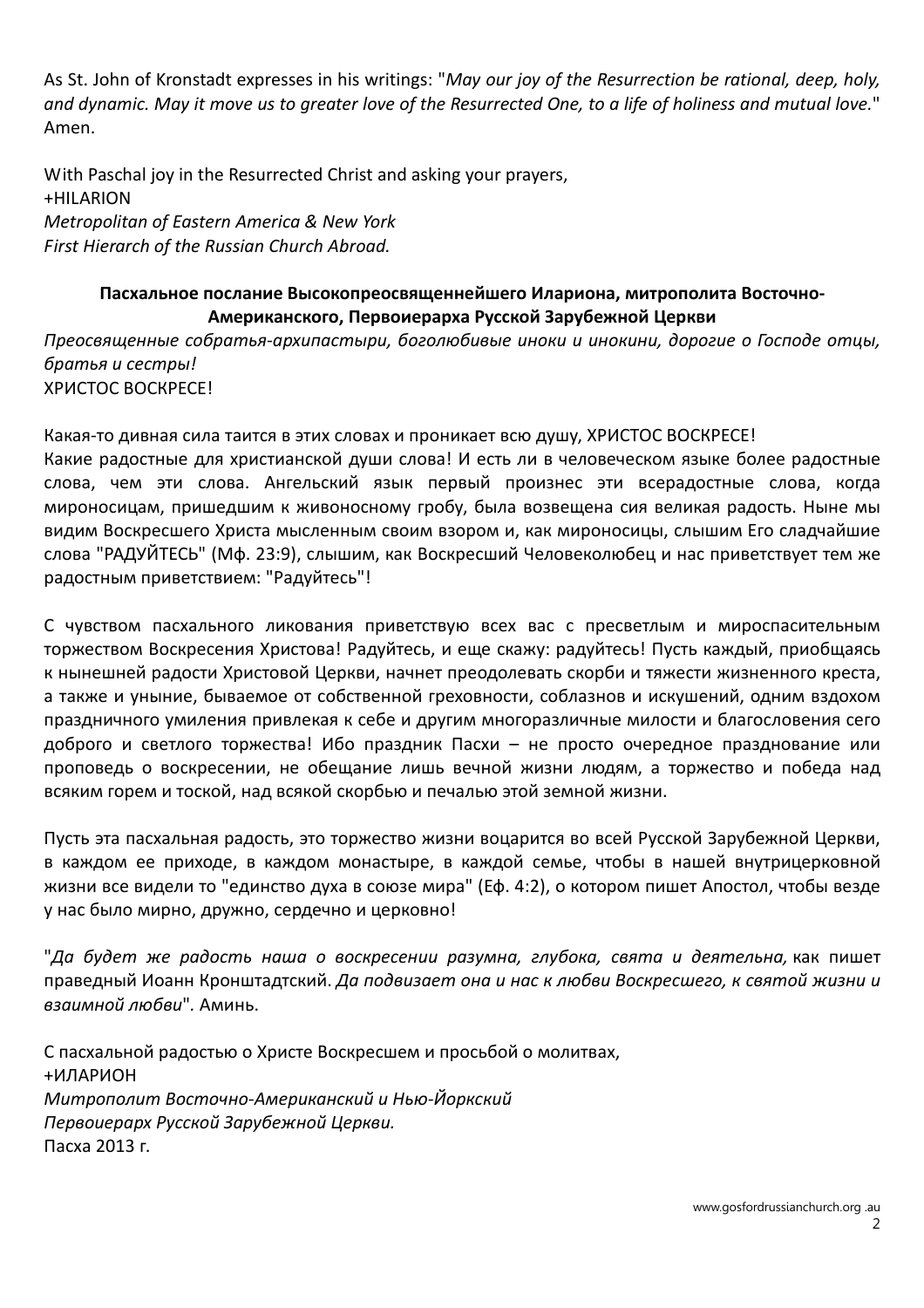#### CHURCH LIFE: PASCHAL EPISTLE OF PATRIARCH KIRILL

#### Paschal Message of His Holiness Patriarch Kirill to the Archpastors, Pastors, Deacons, Monastics, and all the Faithful Children of the Russian Orthodox Church

Thanks be to God, which giveth us the victory through our Lord Jesus Christ! (1 Cor. 1:57)

Beloved in the Lord Right Reverend archpastors, reverend presbyters and deacons, God-loving monks and nuns, dear brothers and sisters!

On this great and radiant day, I congratulate you from the depths of my heart on the Lord's Pascha and greet each of you with these ancient and holy words: CHRIST IS RISEN!

It is in these words, with which people throughout the ages have greeted each other during the bright days of Pascha, and by which they have testified to the world of the truth of an event occurring two thousand years ago, that there is to be found a great inner power. They contain the tidings of victory and a call to joy, the desire for peace, and the hope and comfort of every human person.

He who was born of the Most Pure Virgin Mary, He who suffered greatly and without blame, He who was crucified and died on a cross between two thieves, He was the first among people to rise from the dead. "He hath been raised, as He said He would be" (Matthew 28:6). The tomb is empty. There remain in it only the swaddling clothes in which His body was wrapped. The myrrh-bearing women came to the place of the Lord's burial "very early in the morning … at the rising of the sun" (Mark 16:2) and did not find Jesus there, for neither the stone that blocked the entrance into the cave, nor the guard who kept watch by it, nor even death itself could withstand the great power of the Living God. "Hell hath enlarged herself, and opened her mouth without measure" (Isaiah 5:14), exultant Hades had been ready to engulf its most powerful enemy, yet instead froze in fear, for it had been illumined by the light of the Godhead. Christ has vanquished corruption and destroyed death.

Through the first man, who disobeyed the Maker and fell away from the Fount of eternal life, evil came into the world and sin reigned over people. Christ, "the last Adam" (1 Cor. 15:45), has vanquished death of the spirit, death of the soul, and death of the body. "For as in Adam all die, even so in Christ shall all be made alive," St. Paul tells us (1 Cor. 15:22). All that we have lost in the first Adam, we have acquired anew in Christ. The Lord's Pascha is truly the "great gift of divine economy" (St. Theodore the Studite).

Having overcome the human person's alienation from his Maker, the Savior has granted to us the possibility of being united with Him. As St. John Damascene says, through the Cross of Christ we have been "granted resurrection … The gates of paradise have been opened to us, our nature now sits at the right hand of God and we have become the children of God and His heirs" (An Exact Exposition of the Orthodox Faith, Book 4). We are all called upon to be worthy of this gift.

The Son of God, in assuming our nature, has become like us in all things apart from sin. Through his earthly life and sufferings on the Cross, He has shown us an example of the greatest humility and obedience to the Heavenly Father, an example of struggle against temptations and allurements, and through His Resurrection He has destroyed the fetters of sin and granted to us the power and means to vanquish evil. It is in this struggle that one grows spiritually and becomes a morally free person.

We live at a time when freedom is often taken to mean moral chaos. Many sincerely believe that only power and riches, health and physical strength, bring liberation – and, in competing in service to the idols of this world, they often fail in that which is most important, in the attainment of the true goal of life. The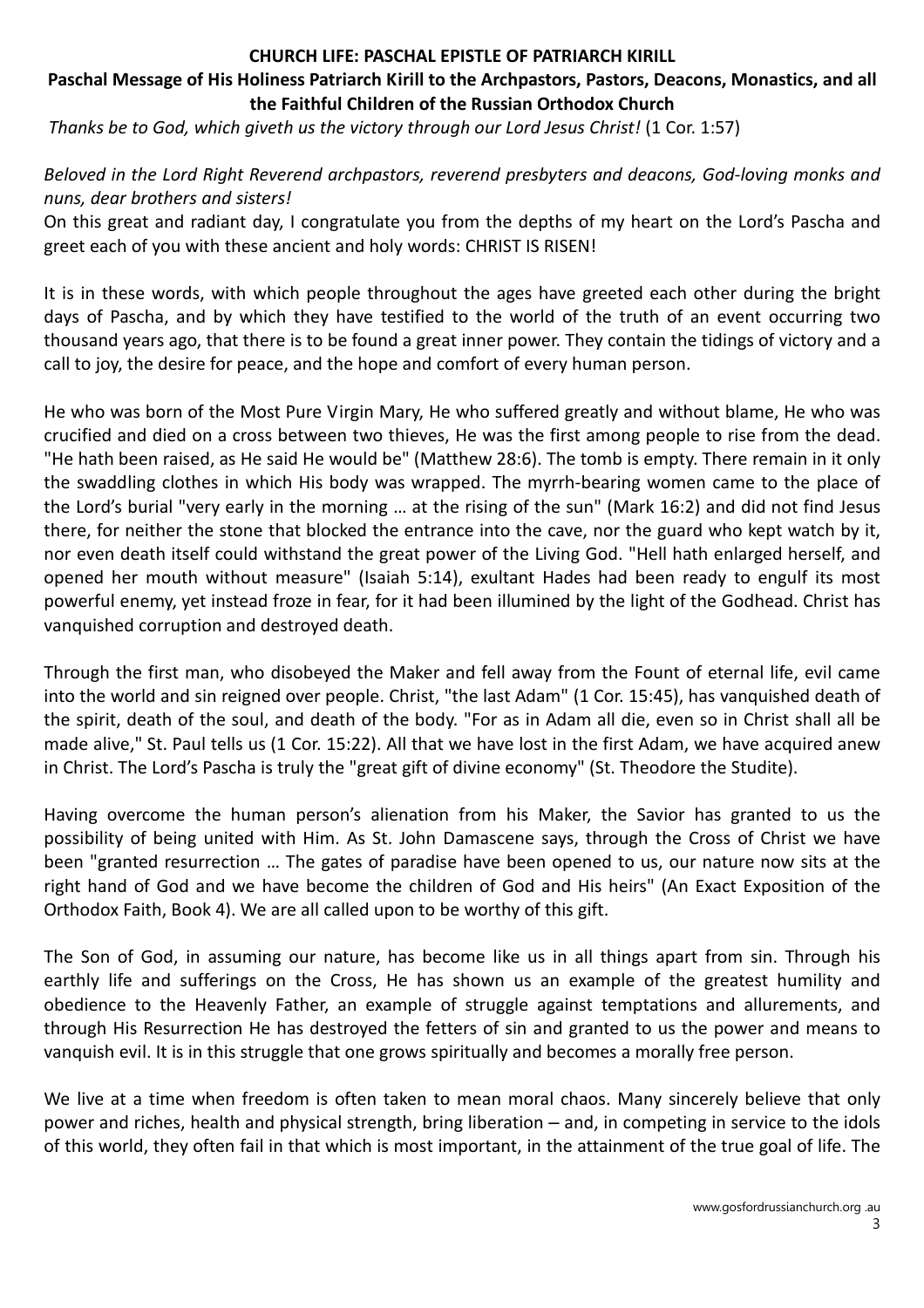Savior, Who has risen from the tomb and granted to us freedom, has revealed to us this goal of knowing the Truth (see: John 8:32) and of life with God.

In destroying bodily death, Christ has promised eternal life – not as an infinite continuation of the earthly path, but as the transformation of all human nature, when the body will acquire a new character. It is in the Lord's Resurrection that the foreshadowing of our future resurrection is mysteriously revealed. In the coming Kingdom of Heaven, where there will be neither death, nor illness, nor parting, and not even time, "God shall wipe away all tears from their eyes" (Rev. 21:4), and joy will be never-ending and love eternal. The Lord's victory over death gives us steadfast hope that, in following Him at His Second and Glorious Coming, we will rise again to a new life – life in unceasing communion with God.

Let us then share the joy in our risen Saviour with all those who are in need of attention and care: with the sick, the elderly, those who suffer or who are despondent, those who languish in places of confinement, and those people who are without means or a roof over their heads. And, in becoming like the witnesses to the Resurrection – the holy apostles – let us with faith and boldness proclaim to those near and far the good news that Christ has truly risen! Amen.

## Пасхальное послание Святейшего Патриарха Кирилла архипастырям, пастырям, диаконам, монашествующим и всем верным чадам Русской Православной Церкви

Благодарение Богу, даровавшему нам победу Господом нашим Иисусом Христом! (1 Кор. 15:57)

Возлюбленные о Господе Преосвященные архипастыри, всечестные пресвитеры и диаконы, боголюбивые иноки и инокини, дорогие братья и сестры!

В сей великий и светозарный день сердечно поздравляю всех вас с Пасхой Господней и приветствую каждого древними и святыми словами: ХРИСТОС ВОСКРЕСЕ!

Именно в этих словах, которыми люди на протяжении веков встречают друг друга в светлые пасхальные дни и которыми свидетельствуют миру об истинности события, произошедшего два тысячелетия назад, содержится огромная внутренняя сила. В них - и весть о победе, и призыв к радости, и пожелание мира, и надежда и утешение для каждого человека.

Тот, Кто был рожден Пречистой Девой Марией, Тот, Кто тяжело и безвинно страдал, был распят и умер на кресте посреди двух разбойников, Тот первым из всех людей восстал из мертвых. "Он воскрес, как сказал" (Мф. 28:6). Гробница пуста. В ней остались лишь пелены, в которые было завернуто Его тело. Жены-мироносицы, придя к месту погребения Господа "весьма рано… при восходе солнца" (Мк. 16:2), не нашли там Иисуса, ибо ни камень, закрывавший вход в пещеру, ни охранявшая ее стража, ни даже сама смерть не смогли противостать великой силе Бога Живаго. "Преисподняя расширилась и без меры раскрыла пасть свою" (Ис. 5:14), ликующий ад уже приготовился поглотить своего самого могучего врага, но вместо этого замер от ужаса, ибо озарился светом Божества. Христос уничтожил тление и разрушил смерть.

Через первого человека, который ослушался Создателя и отпал от Источника вечной жизни, в мир вошло зло, и грех стал царствовать среди людей. Христос же - "последний Адам" (1 Кор. 15:45) победил смерть духовную, душевную и телесную. "Как в Адаме все умирают, так во Христе все оживут", - свидетельствует апостол Павел (1 Кор. 15:22). Все потерянное нами в первом Адаме мы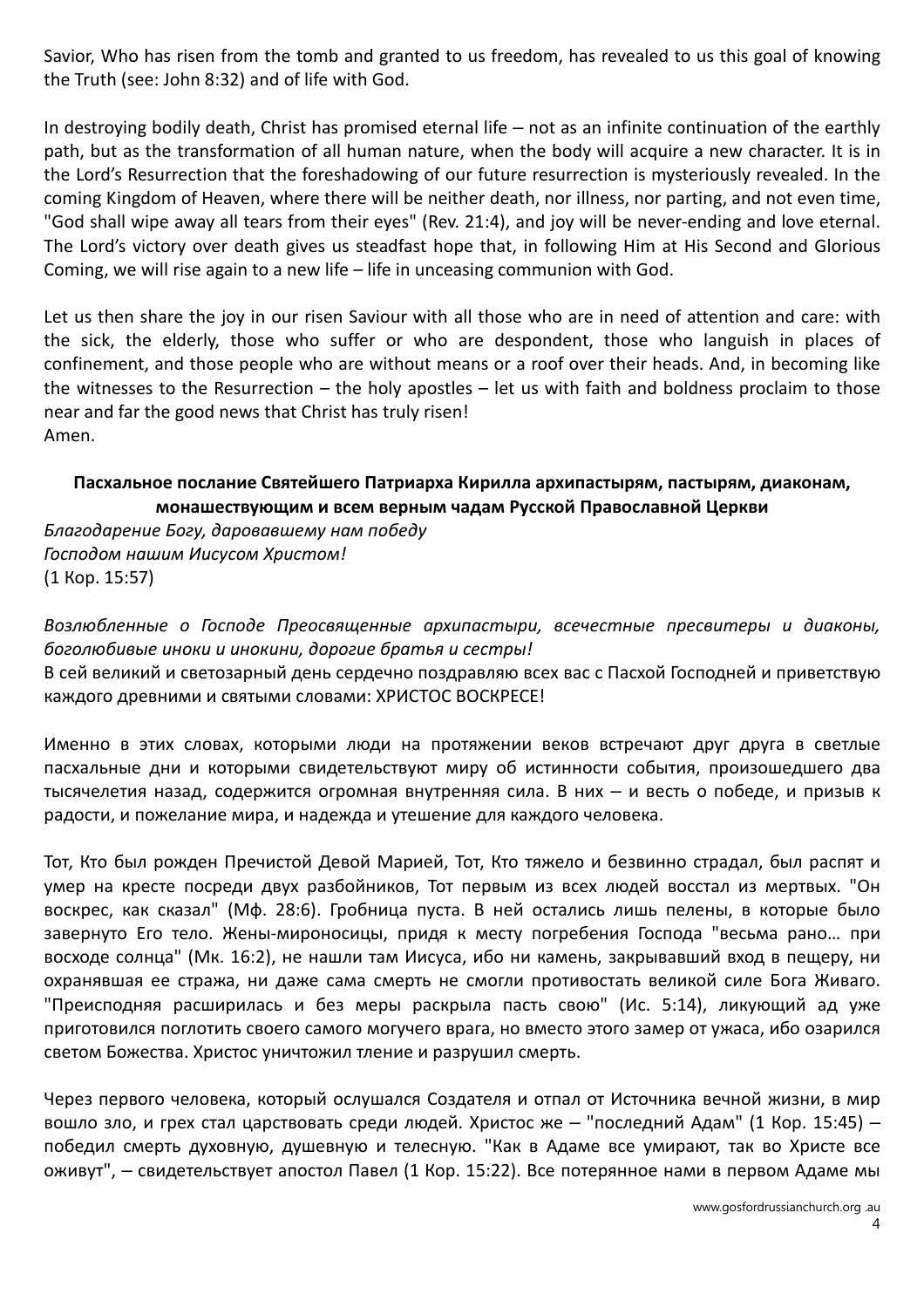вновь получили во Христе. Пасха Господня — это поистине величайший дар Божиего домостроительства (преп. Феодор Студит).

Преодолев отчуждение человека от Творца, Спаситель даровал нам возможность соединиться с Ним. По словам преподобного Иоанна Дамаскина, Крестом Христовым нам "даровано воскресение... открыты врата рая, естество наше воссело одесную Бога, и мы соделались чадами Божиими и наследниками" (Точное изложение православной веры. Кн. 4). Все мы призваны стать достойными этого дара.

Сын Божий, восприняв нашу природу, уподобился нам во всем, кроме греха. Своей земной жизнью и крестными страданиями Он показал пример величайшего смирения и послушания Небесному Отцу, пример борьбы с искушениями и соблазнами, а Своим Воскресением разрушил оковы греха и дал нам силы и средства побеждать зло. Именно в такой борьбе человек растет духовно и становится нравственно свободной личностью.

Мы живем в то время, когда свобода нередко трактуется как вседозволенность. Многие искренне полагают, что лишь власть и богатство, здоровье и физическая сила способны принести освобождение, и, соревнуясь в служении кумирам века сего, зачастую проигрывают в главном, в достижении подлинной цели бытия. Восставший от гроба Спаситель, даровав нам свободу, открыл эту цель, которая состоит в познании Истины (см. Ин. 8:32) и в жизни с Богом.

Уничтожив телесную смерть, Христос обещал вечную жизнь, но не как бесконечное продолжение земного пути, а как преображение всего человеческого существа, когда само тело обретает новые свойства. В Воскресении Господа тáинственно явлен прообраз и нашего будущего воскресения. В грядущем Царствии Небесном, где не будет ни смерти, ни болезни, ни разлуки, ни даже времени, "отрет Бог всякую слезу с очей" (Откр. 21:4), и радость будет нескончаемой, а любовь – вечной. Победа Господа над смертью дает всем нам непоколебимую надежду, что и мы вслед за Ним во Второе славное пришествие Его воскреснем для новой жизни - жизни в непрестанном общении с Богом.

Разделим же радость о Воскресшем Спасителе нашем со всеми, кто нуждается во внимании и заботе: с больными, пожилыми, страждущими, унывающими, томящимися в темницах, лишенными средств и крова людьми. И, уподобившись свидетелям Воскресения ‒ святым апостолам, с верой и дерзновением будем возвещать ближним и дальним благую весть о том, что воистину воскрес Христос!

Аминь.

#### PARISH NEWS: MARCH – MAY 2013

Our last newsletter was issued on 31 March 2013, the final Sunday of that month, and a great deal has happened since then. With the weekend of 30-31 March included we have had 28 services, many of them special services that we have the opportunity to experience only during Great Lent.

There have also been three baptisms, all of them infants. Two were on Saturday 6 April, the eve of the Great Feast of the Annunciation. That morning Benjamin lo Campo, the son of Mario Lo Campo and Diana Tommasello, was baptised. The Lo Campo family is from Sydney, and Father James presided at Mario and Diana's wedding in Croydon last year. Benjamin's sponsors at baptism were his grandparents, Maria Lo Campo and Beatrice Tommasello.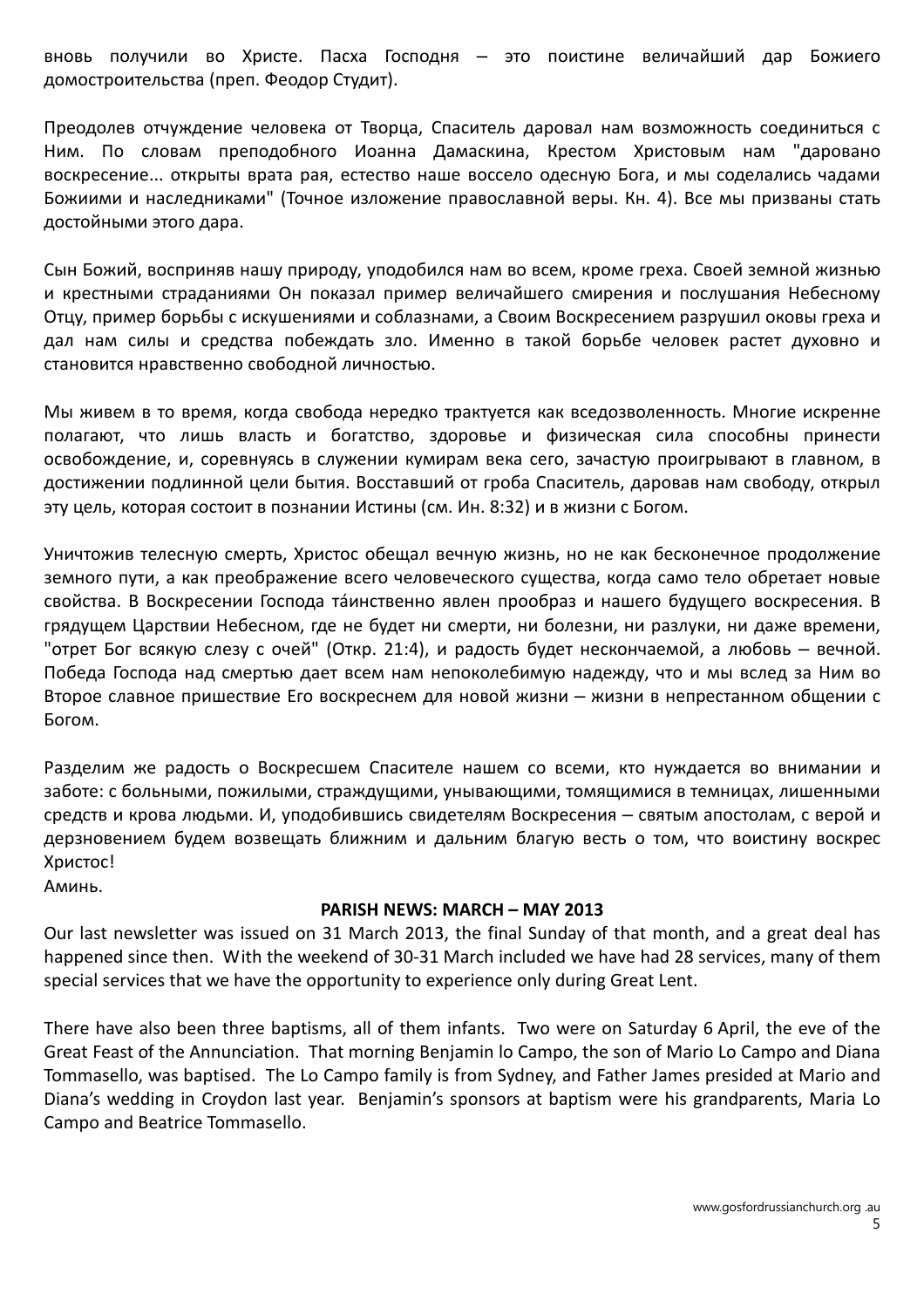In the afternoon, Alexander Kfoury was baptised. Alexander is the infant son of Andrew and Cindy-Anne Kfoury, and the grandson of Nicolas and Sophia Kfoury. Alexander's sponsors at baptism were his older brother, Christopher, and Alyssa Lanning.

The third was on the afternoon of Thursday 25 April 2013, when Daniel Day, the infant son of Mark and Elena Day, was baptised. Daniel's sponsor at baptism was his maternal grandmother, Rimma Nagikh. May God bless his newly-baptised servants Benjamin, Alexander and Daniel, grant them and their parents and godparents many years!

Other notable events in parish life over the past month or so were the fish BBQ prepared by our Ladies' Auxiliary after Divine Liturgy on Sunday 7 April, the Great Feast of the Annunciation; a well-attended General Service of Anointing on the evening of Sunday 21 April; services on the first four evenings of Holy Week with the singing of the beautiful troparia «Се жених» and «Егда славнии ученицы» and the exapostilarion «Чертог Твой»; and – of course – the Paschal services.

As has become customary, a number of people gathered at church at 11.00am on the morning of Pascha itself. Great Vespers and the Ninth Hour were sung, Paschal baskets were blessed, and many remained at church to share a cup of tea and festive food. This service is particularly popular with families with young children who find it hard to be present at the midnight service. It also ensures that the church is open on the morning of Pascha, and that Paschal Vespers, a light and joyful service usually served in the evening, is not unknown in our parish.

During Great Lent Father James joined the clergy at the Cathedral of Saints Peter and Paul in Strathfield for the General Service of Anointing. A number of our parishioners also attended this service. Father James visited Strathfield again on Bright Monday, the second day of Pascha, joining the Cathedral community in celebrating the name-day of the senior priest there, Archpriest George Lapardin.

# PARISH LIFE: PARISH COUNCIL NEWS

Parish Council has met on two occasions since the last newsletter, Tuesday 9 April and Wednesday 15 May 2013. At the April meeting the Parish Council discussed the provision of information to the new Australian Charities and Not for Profit Commission (ACNC), established by the Australian Government in 2012 to better regulate the charitable and not-for-profit sector. Registration of the parish with the ACNC was automatic as the parish has an Australian Business Number. As a very small organisation, the parish is obliged at this stage to provide the ACNC only with details of its directors – that is, the members of the Parish Council. In addition to hearing the usual reports on parish life and finances, the Parish Council also discussed guidelines for cash-handling at the candle-desk, the instruction and supervision of altar-servers, and a range of maintenance tasks.

At the May meeting the Parish Council considered detailed reports on the financial position of the parish Ladies' Auxiliary and the now-finalised 2013 Parish Risk Assessment and Treatment Plan. As sufficient funds were available to the Ladies' Auxiliary, a decision was made to order a further set of vestments for altar-servers, with white the preferred colour. Other matters discussed included the usual end-offinancial-year audit, preparations for the feast of Saint Panteleimon on 9 August and our Annual General Meeting in September, and various issues relating to formal parish membership. The Parish Council is due to meet next on Tuesday 18 June 2013.

# PARISH LIFE: A READER TO BE TONSURED

Regular worshippers will know that for the past twelve months – following Reader Christopher Dowling's return to Canberra – Paul Douriaguine has taken responsibility for reading the Apostol at Divine Liturgy. In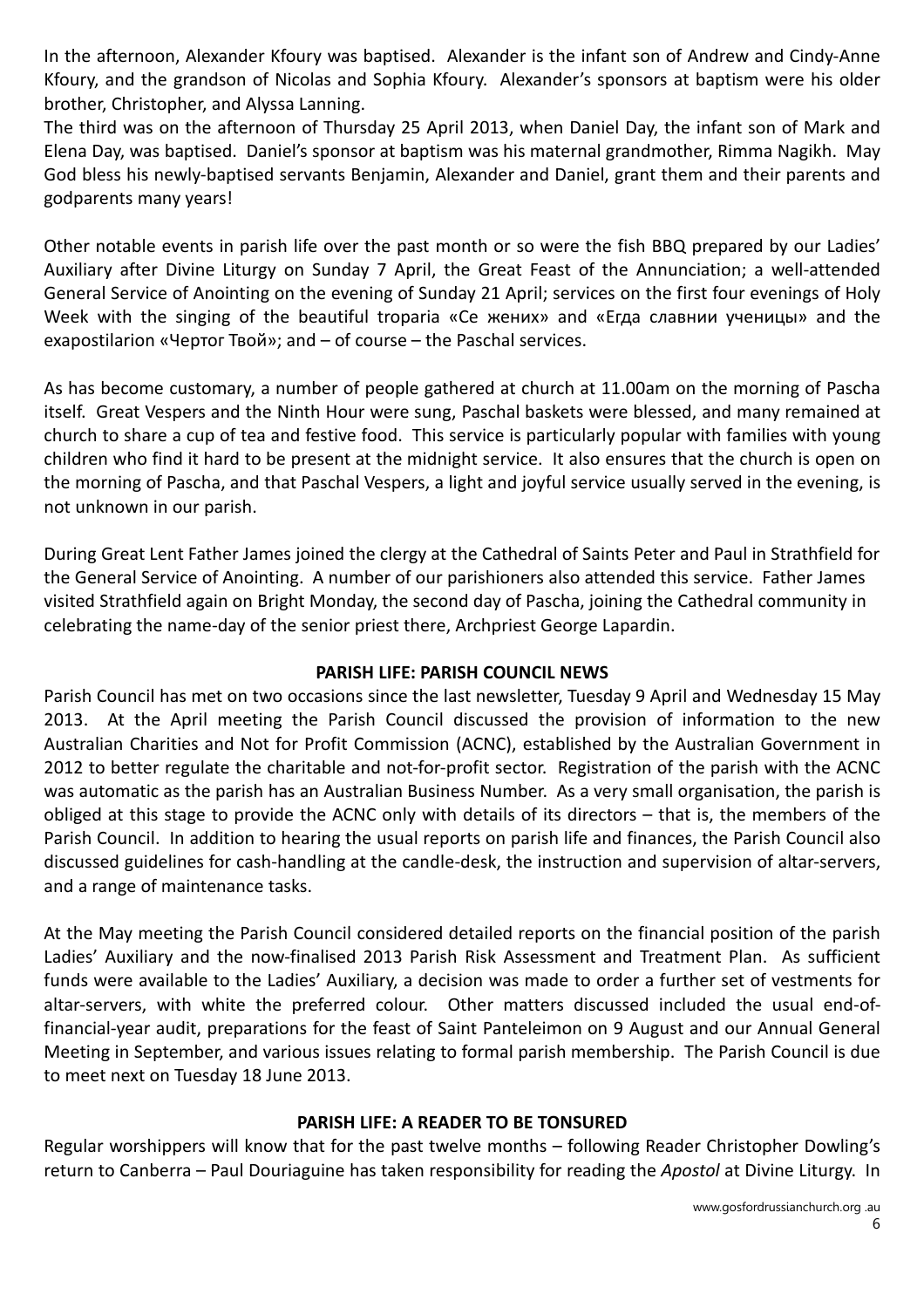view of his commitment to this role, arrangements have been made with Metropolitan Hilarion for Paul's formal tonsure as a reader (чтец). Although Vladyka will be in Australia during July this year his time will be limited, and it will not be possible for him to visit our parish. Vladyka has therefore proposed that Paul's tonsure take place at Croydon on the day of commemoration of All Saints of Russia, falling this year on Sunday 14 July 2013. As this is a Sunday on which we will not have a service at Gosford, our parishioners and friends are encouraged to visit the Croydon parish to pray and wish Paul well as he takes this important step. This day is the patronal feast of the Croydon parish, and also an opportunity to join and encourage our many friends there. Please mark this day in your diaries!

#### CHURCH LIFE: FEASTS OF SAINT NICHOLAS

On Wednesday 22 May 2013 it will be the day of commemoration of the Translation of the Relics of Saint Nicholas from Myra in Lycia to Bari in Italy. This is the patronal feast-day of two parishes in New South Wales: the parish of Saint Nicholas in Fairfield, and our neighbouring parish of Saint Nicholas in Wallsend, Newcastle.

At Fairfield All-night Vigil will begin at 6.00pm on Tuesday 21 May and Divine Liturgy will begin at 9.00am on Wednesday 22 May 2013. Father James is planning to be present at these services, the Fairfield parish being the place where he served as a deacon and was ordained to the priesthood. Parishioners and friends from Gosford and Hornsby who are able to do so are encouraged to join Archpriest Nikita Chemodakov, the Dean of New South Wales, and his parishioners on this day. The church is at 13-15 Barbara Street, Fairfield.

Because of the small size of the Wallsend parish, and with Metropolitan Hilarion's blessing, there will be no services in Wallsend on 21-22 May. Instead, All-night Vigil will be served at 6.00pm on Saturday 25 May, and Divine Liturgy at 9.00am on Sunday 26 May 2013. After Divine Liturgy on Sunday there will be a moleben to Saint Nicholas with a procession around the church, followed by a festive lunch to which all are invited. Parishioners and friends from Gosford and Hornsby are also encouraged to travel to Wallsend, the most isolated of our New South Wales parishes. Wallsend is only 88 kilometres and one hour's drive from West Gosford, or 114 kilometres and one hour and ten minutes from Berowra!

# PARISH LIFE: 2013 PARISH MEMBERSHIP

All parish members are once again reminded to renew their membership for 2013. Membership is granted from January to December each year. Copies of the membership form are available from the candle desk at church. New members are also welcome! All members – whether continuing or new – are reminded that members must, as a minimum, confess and receive Holy Communion once each year. Those confessing and receiving Holy Communion other than in our parish – during a visit to one of our monasteries, or on a pilgrimage abroad, for example – should ensure that Father James is aware of these arrangements. This is because without participation in the sacramental life of the church – the true life that we have in Christ – formal membership is invalid.

#### PARISH LIFE: COLLECTIONS DURING GREAT LENT

Parishioners and friends will be aware that we took up two mandatory collections during Great Lent. These were the Diocesan collection for the Holy Trinity Seminary on Sunday 31 March, and the Diocesan collection for the Russian Ecclesiastical Mission in Jerusalem on Lazarus Saturday, 27 April 2013. In addition to a plate collection on Lazarus Saturday, we also dedicated our customary Lenten "money box" collection to the Russian Ecclesiastical Mission. Our collection for Jordanville raised \$337.00, and our collection for the Russian Ecclesiastical Mission has raised – with four money boxes still to be returned and counted – \$1005.50.